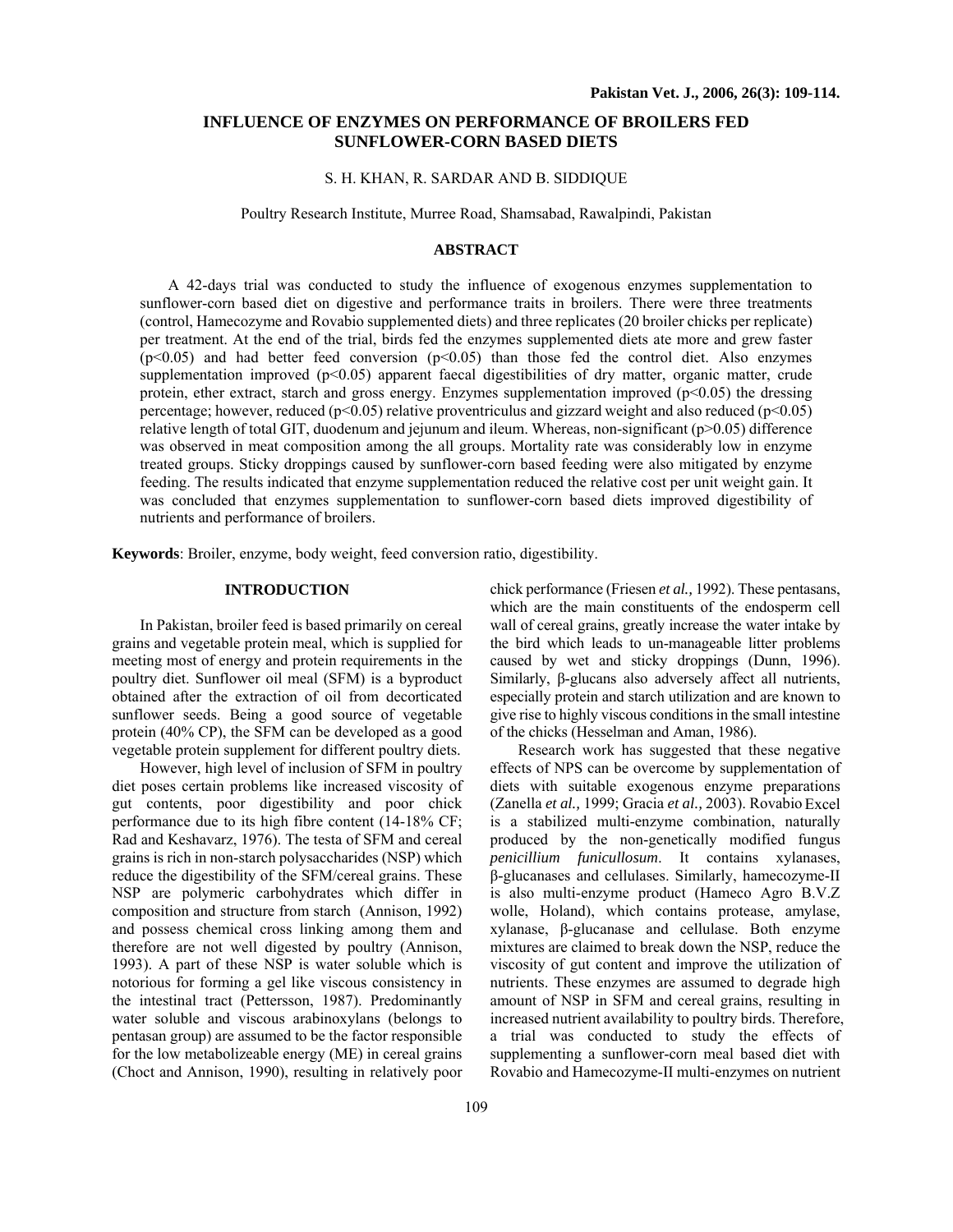digestibility, weight gain and carcass characteristics of broilers.

### **MATERIALS AND METHODS**

#### **Experimental birds**

One hundred and eighty day-old broiler chicks were obtained from a commercial hatchery. These chicks (average 40  $\pm$  0.4g body weight) were weighed individually and then randomly divided into 9 experimental units (replicates) of 20 chicks each. The chicks in each replicate were housed in clean and disinfected separate pens. A 2-3 inch thick layer of saw dust was used as litter material in each pen and the litter was regularly stirred once a day to keep it dry and clean. The brooding temperature was kept at  $35^{\circ}$ C during the first week of age and it was gradually lowered by  $3^{\circ}C$  till  $4<sup>th</sup>$  week. Thereafter, the temperature of  $22<sup>o</sup>C$  was maintained for the rest of experimental period. All the chicks were vaccinated against Newcastle disease, hydro-pericardium syndrome and infectious bursal disease.

There were three dietary treatments: a corn-sunflower diet (A) and the same diet supplemented with 500 g per tone (t) of one of the two Hamecozyme (H) and Rovabio (R) enzymes preparation (Table 1). All three diets were formulated to meet or exceed the minimum nutrient requirements recommended by the National Research Council (NRC, 1994). Each experimental diet was randomly allotted to three experimental units. The experiment was conducted for a period of 42 days. Weekly weight gain, feed consumption and feed conversion ratio were recorded.

### **Digestibility of nutrients**

Apparent faecal digestibilities of dry matter (DM), organic matter (OM), crude protein (CP), ether extract (EE), starch and gross energy (GE) of the diets were measured at 28 days of age by the total collection method (Bourdillon *et al.*, 1990). Three birds from each replicate were housed in the metabolic cages, after a three days adaptation period, excreta samples were collected daily from each cage for 4 consecutive days, frozen and store in plastic bags  $(-20^{\circ}C)$  until analysis. Prior to analysis, excreta samples were thawed over night, homogenized, dried (72 hours; 60°C) and ground (1mm screen).

### **Slaughtering data**

At the end of experiment, two birds from each replicate were slaughtered to obtain their dressing percentage and proventriculus, gizzard weight and relative length of total gastro-intestinal tract (GIT), duodenum and jejunum and ileum. Organ to body weight ratio was calculated, using the formula described by Sharma *et al.* (1989). Composition of meat was also determined.

### **Chemical analysis**

Diets, carcass and faeces were analyzed for DM by oven drying method, ash by muffle furnace, CP by Kjeldahl method, EE by Soxhlet fat analysis, CF and starch by alfa–amylase glucosidase method, as described by the AOAC (2000). Nitrogen free extract (NFE) and metabolisable energy (ME) were calculated by the method of Wardeh (1981).

#### **Economic efficiency**

Economic analysis of live weight gain of broiler chicks was calculated. For this purpose, total expenditure cost of chick was deducted from the gross income of the live weight gain.

### **Statistical analysis**

Completely randomized design was used for the study. The data thus collected were subjected to statistical analysis using analysis of variance technique. Multiple means comparisons were made using Duncan's Multiple Range test (Steel and Torrie, 1982).

## **RESULTS AND DISCUSSION**

In general, enzyme supplementation improved productive performance of birds fed sunflower-corn based diets. At the end of the trial, birds fed the enzyme-supplemented diets ate more (p>0.05), grew faster  $(p<0.05)$  and tended to have better feed conversion (p<0.05) than that of control diet (Table 2).

The results of the present study substantiated the findings of Gracia *et al.* (2003) and Lazaro *et al.* (2003), who reported that fungal enzyme preparation significantly improved the weight gain of birds fed on barley, rye, wheat and corn based diets. They explained that inclusion of cereal grain in broiler diets without enzyme decreased performance due to increased viscosity of the intestine content of birds. Higher NSP contained in the cereal grains might be responsible for the higher viscosity and consequent impairment in productivity.

Apparent digestibilities of DM, OM, CP, EE, starch and energy were increased  $(p<0.05)$  with supplementation of enzymes (Table 3). These results are in line with those of Noy and Sklan (1995); Vukic and Wenk (1996) and Zanella *et al* (1999), who reported that supplementation of broiler diet with exogenous enzyme improved starch digestibility and consequently DM, OM, CP and energy digestibilities. They explained that the solubilization and disruption of grains endosperm cell walls by enzyme supplementation was primarily responsible for the improvement in digestibility.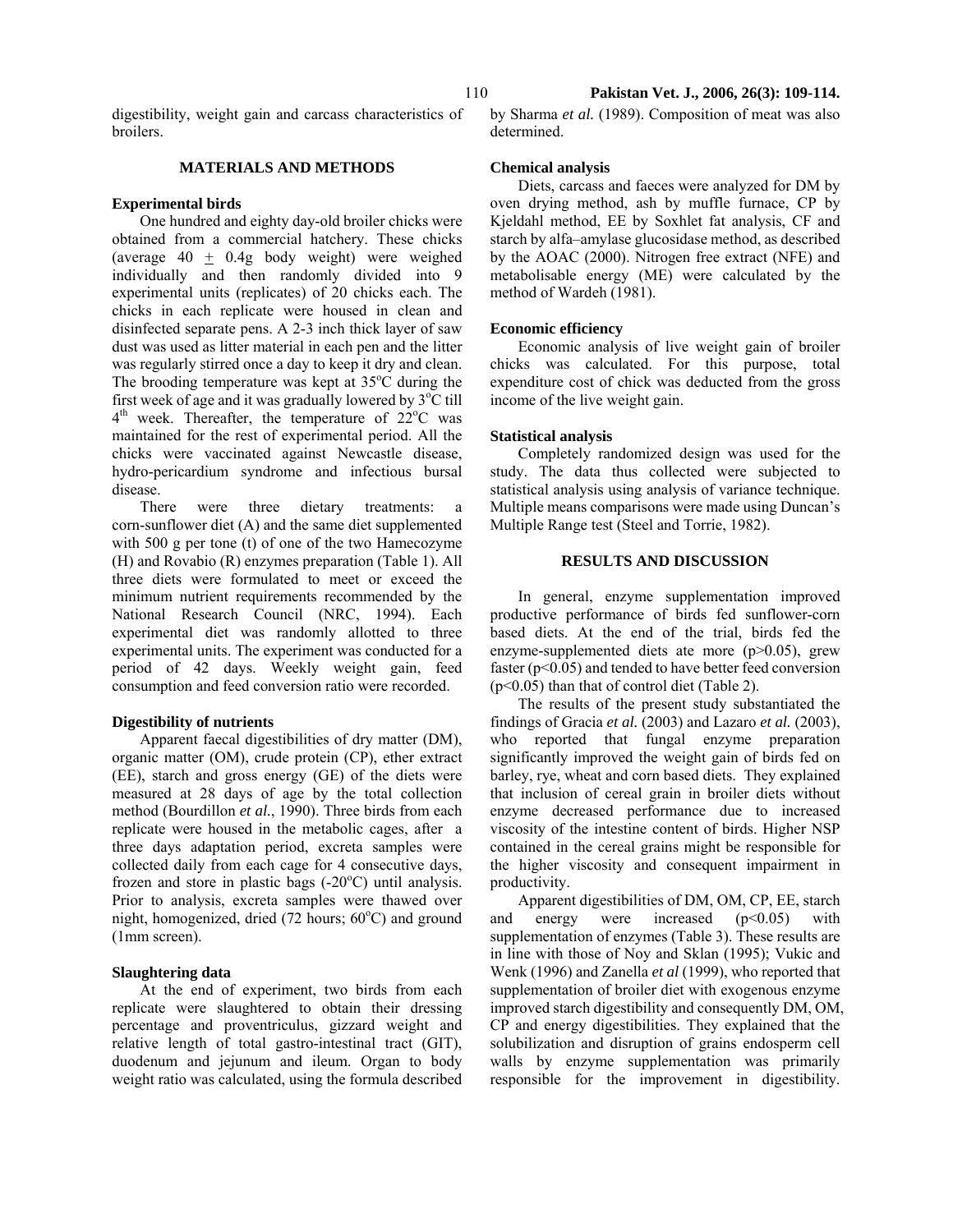| <b>Ingredients</b>                                               | Diets $(\% )$                 |                                     |             |
|------------------------------------------------------------------|-------------------------------|-------------------------------------|-------------|
|                                                                  | $\mathbf{A}$                  | $\mathbf H$                         | $\mathbf R$ |
| Maize                                                            | 36.84                         | 36.84                               | 36.84       |
| Rice broken                                                      | 27.56                         | 27.56                               | 27.56       |
| Cotton seed meal                                                 | 3.01                          | 3.01                                | 3.01        |
| Corn gluten meal (60%)                                           | 2.51                          | 2.51                                | 2.51        |
| Corn gluten meal (30%)                                           | 2.00                          | 2.00                                | 2.00        |
| Canola meal                                                      | 3.01                          | 3.01                                | 3.01        |
| Rape seed meal                                                   | 3.01                          | 3.01                                | 3.01        |
| Guar meal                                                        | 2.51                          | 2.51                                | 2.51        |
| Sunflower meal                                                   | 8.02                          | 8.02                                | 8.02        |
| Soyabean meal                                                    | 3.26                          | 3.26                                | 3.26        |
| Fish meal $(50\%)$                                               | 3.76                          | 3.76                                | 3.76        |
| Bone meal                                                        | 1.75                          | 1.75                                | 1.75        |
| Marble chips                                                     | 1.30                          | 1.30                                | 1.30        |
| Salt                                                             | 0.25                          | 0.25                                | 0.25        |
| L-Lysine                                                         | 0.25                          | 0.25                                | 0.25        |
| DL-Mathionine                                                    | 0.07                          | 0.07                                | 0.07        |
| Premix                                                           | 0.40                          | 0.40                                | 0.40        |
| Choline chloride                                                 | 0.50                          | 0.50                                | 0.50        |
| Hamecozyme                                                       |                               | 0.05                                |             |
| Rovabio                                                          |                               |                                     | 0.05        |
| <b>Nutrient composition of diets</b>                             |                               |                                     |             |
| Gross energy (KCal/kg)                                           | 4577.51                       | 4590.00                             | 4588.00     |
| Metabolizeable energy (Keal/Kg)                                  | 3204.26                       | 3213.00                             | 3212.00     |
| Crude protein (%)                                                | 19.90                         | 20.00                               | 20.00       |
| Crude fat (%)                                                    | 2.81                          | 2.75                                | 2.80        |
| Crude fibre (%)                                                  | 5.31                          | 5.25                                | 5.10        |
| Total ash $(\% )$                                                | 6.48                          | 6.25                                | 6.30        |
| Nitrogen free extract $(\% )$                                    | 65.50                         | 65.75                               | 65.80       |
| Starch (%)                                                       | 28.00                         | 25.80                               | 26.50       |
| Calcium (%)                                                      | 1.14                          | 1.18                                | 1.16        |
| Phosphorus (available) (%)                                       | 0.40                          | 0.40                                | 0.40        |
| Lysine $(\% )$                                                   | 1.03                          | 1.05                                | 1.05        |
| Methionine $(\% )$                                               | 0.44                          | 0.45                                | 0.44        |
| Mathionine + cystine $(\% )$                                     | 0.74                          | 0.75                                | 0.74        |
| Sodium $(\% )$                                                   | 0.18                          | 0.18                                | 0.18        |
| NaCl $(\%)$                                                      | 0.44                          | 0.43                                | 0.44        |
| Linolinic acid $(\% )$                                           | 1.08                          | 1.08                                | 1.05        |
| Hamecozyme (g/ton)                                               |                               | 500                                 |             |
| Rovabio (g/ton)<br>$4.4 \times 10^{-1}$<br>$V$ II $\mathbb{R}^2$ | <b>TT</b><br>$\cdot$ . 1<br>n | <b>TM</b><br>$\cdot$<br>$\cdot$ 1 m | 500         |

**Table 1: Composition of experimental diets** 

 $*A$ : Diet without enzymes (control); H: Diet with Hamecozyme; R: Diet with Rovabio

Myashkauskene *et al.* (1984) reported that use of an enzyme in broiler feed caused greater proteolytic activity in the stomach and duodenum that ultimately improved digestibility of CP. According to Ritz *et al.* (1995), enzyme supplementation increased the length of villi within the jejunal and ileal sections of 3 weeks old turkey pullets fed corn soybean meal diets. The increase in surface area suggested by the increased villus length might enhance nutrients absorption and improve nutrient

digestibility (Caspary, 1992). Viveros *et al.* (1993) reported that the improvement in digestibility by using an enzyme might get a little better nutrients absorption, but the bigger thing was the change in microbial flora and better gut health. They explained how enzyme can break down some NSP in wheat and barley and help promote growth of 'useful' bacteria. Without the enzyme, indigestible fibre promotes the growth of 'harmful' bacteria but with the enzyme, the fibre is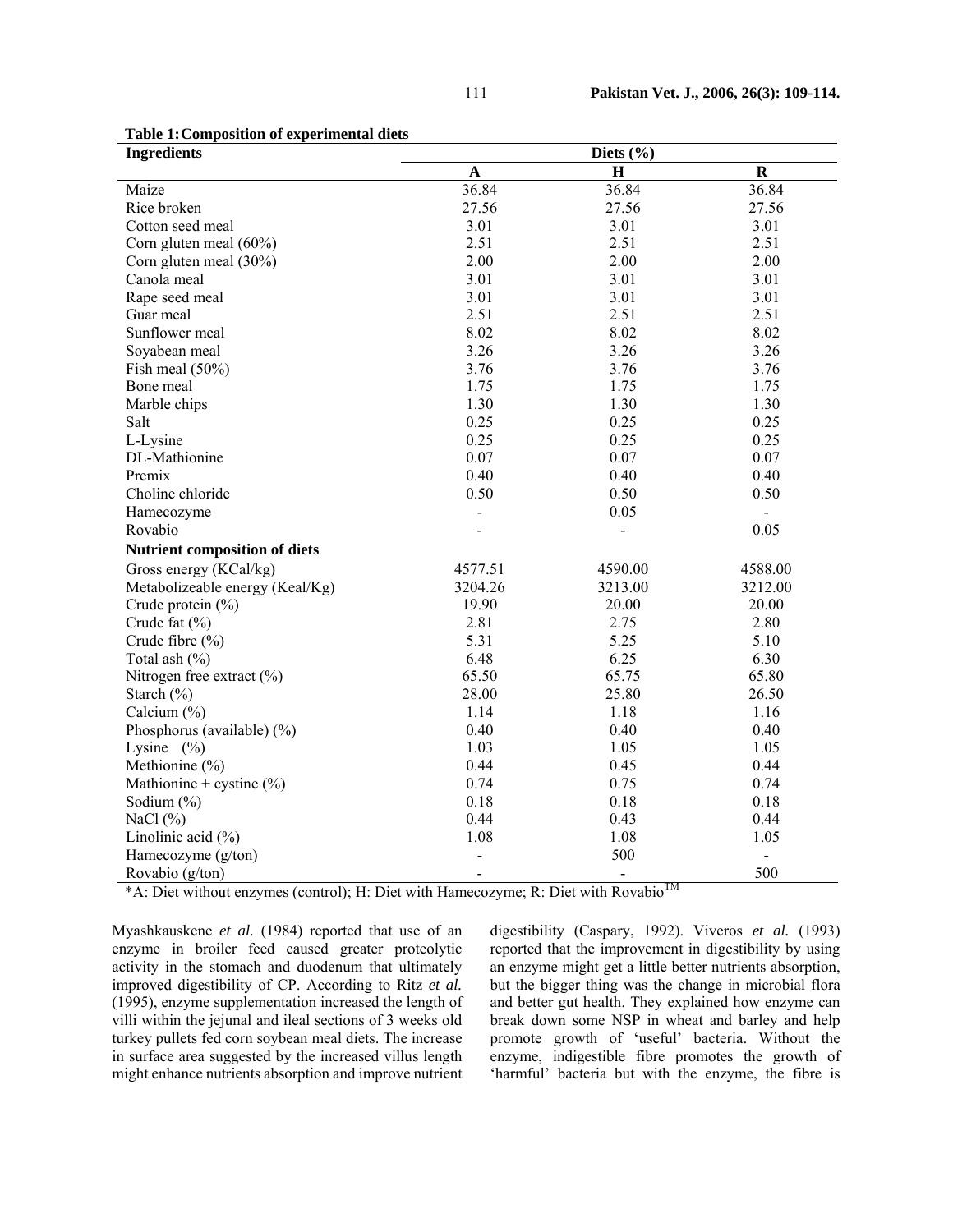| <b>Parameters</b>      | Diets*              |                     |                    |
|------------------------|---------------------|---------------------|--------------------|
|                        |                     | Н                   |                    |
| Weight gain (g)        | $1450 \pm 28.87c$   | $1656.66 \pm 28.48$ | $1876.66 \pm 30a$  |
| Feed consumption $(g)$ | $3290.33 \pm 96.92$ | $3348 \pm 119.60$   | $3733.66 \pm 150$  |
| Feed conversion ratio  | $2.27 \pm 0.003a$   | $2.02 \pm 0.006$    | $1.986 \pm 0.005b$ |

**Table 2: Average weight gain, feed consumption and feed conversion ratio of broilers fed experimental diets (0-6 weeks)** 

Means in the same rows bearing different letters differ significantly ( $p$ < 0.05).

**\*** A: Diet without enzymes (control); H: Diet with Hamecozyme

R: Diet with Rovabio<sup>TM</sup>

| Table 3: Apparent digestibility $(\%)$ of DM, OM, CP, EE, Starch & GE of the experimental diets |  |
|-------------------------------------------------------------------------------------------------|--|
|                                                                                                 |  |

| <b>Parameters</b> |                   | Diets*           |                  |
|-------------------|-------------------|------------------|------------------|
|                   | A                 | н                | R                |
| DM                | $71.6 \pm 0.40$   | $76.8 \pm 0.32a$ | $77.0 \pm 0.59a$ |
| <b>OM</b>         | $77.4 \pm 0.80b$  | $81.3 \pm 0.60a$ | $81.5 \pm 0.55a$ |
| CP                | $61.5 \pm 0.53b$  | $68.1 \pm 0.62a$ | $68.3 \pm 0.60a$ |
| EЕ                | $78.3 \pm 1.60$ h | $85.8 \pm 1.75a$ | $86.5 \pm 1.83a$ |
| <b>Starch</b>     | $90.3 \pm 0.78$ h | $98.0 \pm 0.61a$ | $98.2 \pm 0.70a$ |
| <b>GE</b>         | $77.2 \pm 0.41$ b | $81.7 \pm 0.45a$ | $81.9 \pm 0.31a$ |

Means in the same rows bearing different letters differ significantly ( $p$  < 0.05).

**\*** A: Diet without enzymes (control); H: Diet with Hamecozyme

R: Diet with Rovabio<sup>TM</sup>

broken down and promotes the growth of 'useful' bacteria. With the addition of the enzyme the indigestible starch works like a prebiotic (starch can be fermented by microbes in the gut of the bird, as pre-biotic may selectively enhance beneficial bacteria population in the gut like *bifido* bacteria and *lacto bacilli*).

Lower dressing percentage was observed in birds fed on un-supplemented diet compared to those of diets with enzymes supplementation (Table 4). These results showed that enzymes treated sunflower-corn based diets improved (p<0.05) the dressing percentage of birds. Abbas *et al.* (1998) also found that enzyme supplementation to fibrous diet improved the growth rate, thereby increasing the dressing percentage.

Maximum relative weight of proventriculus and gizzard was obtained from diet without supplementation of enzymes**,** whereas minimum relative weight of both organs was observed for diets with supplementation of enzymes (Table 4). These results indicated that enzymes treatment reduced  $(p<0.05)$  the size of proventriculus and gizzard. A similar trend was observed in relative length of whole GIT (including duodenum and jejunum + ileum length) of birds. Viveros *et al.* (1993) reported that addition of enzyme to barley-based diets also produced an effect on digestive tract of the bird, reducing the relative weight of upper tract (mainly

proventriculus and gizzard), and the size of the small intestine and colon of chicks. In experiments using rats, Ikegami *et al.* (1990) demonstrated that the addition of various indigestible polysaccharides (sodium alignate, pectin and glucomanan) to the diets caused an enlargement of the digestive organs and reduction in apparent digestibilities of nutrients. The presence of fibre in sunflower could have also been responsible for the effects obtained in the current study, with its effects being counteracted by enzyme treatment ( Salih *et al.*, 1991; Hesselman and Aman, 1996).

Furthermore, the present study showed that enzyme supplementation did not change the broiler meat composition (Table 4). El-Sherif *et al.* (1997) also reported non significant difference in meat composition of broiler fed sunflower base diets with or without enzymes.

In the present experiment, maximum mortality was observed in control group compared to those of enzymes treated groups. Strelec and Volk (1995) reported that mortality rate was considerably low in enzyme treated group. The main cause of mortality in control group was high fibre diet that caused increasing incidence of pasting vents and wet litter (Coccidiosis cases occurred). Pettersson (1987) reported that use of high levels of fibre diets increased the incidence of sticky droppings in broilers.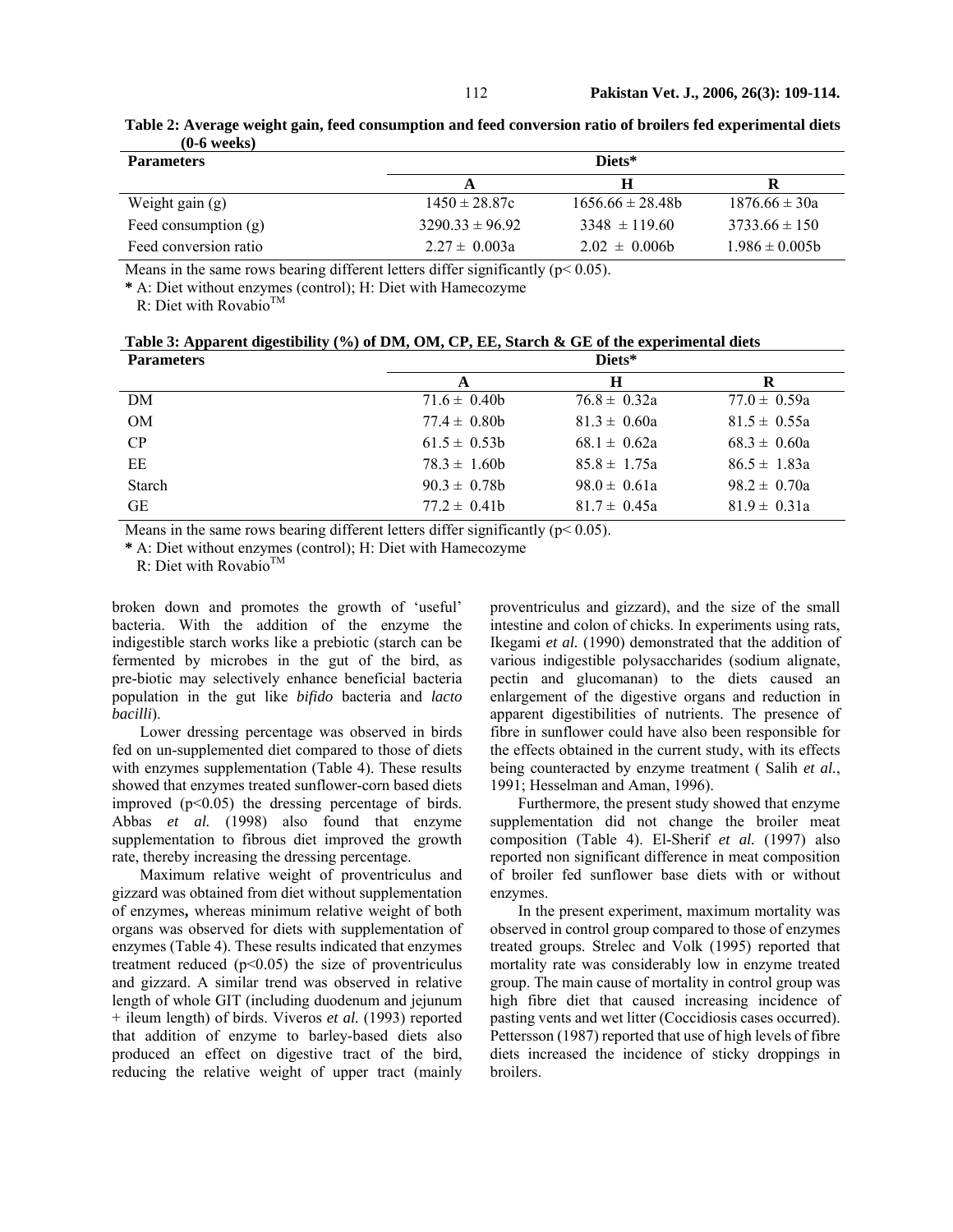113 **Pakistan Vet. J., 2006, 26(3): 109-114.** 

| <b>Parameters</b>                        | Diets*             |                    |                     |
|------------------------------------------|--------------------|--------------------|---------------------|
|                                          | A                  | H                  | R                   |
| Av. total body weight (g/bird)           | $1465 \pm 3.58c$   | $1690 \pm 7.76b$   | $1887.50 \pm 7.70a$ |
| Av. dressed carcass weight (g/bird)      | $822 \pm 6.36c$    | $1000 \pm 5.58b$   | $1125 \pm 6.57a$    |
| Dressing percentage                      | $56.11 \pm 0.42b$  | $59.17 \pm 0.10a$  | $59.60 \pm 1.69a$   |
| Av. proventriculs weight $(g/100g B.wt)$ | $0.7887 \pm 0.02a$ | $0.5894 \pm 0.01b$ | $0.5775 \pm 0.01b$  |
| Av. gizzard weight $(g/100g B.wt)$       | $2.553 \pm 0.62a$  | $1.800 \pm 0.52b$  | $1.748 \pm 0.30b$   |
| Whole GIT length $\text{(cm/100g B.wt)}$ | $16.31 \pm 0.54a$  | $11.71 \pm 0.61$   | $11.42 \pm 0.33$    |
| Duodenum length $(cm/100g B.wt)$         | $2.136 \pm 0.13a$  | $1.531 \pm 0.12b$  | $1.490 \pm 0.10b$   |
| Jejnum + Ileum length $(cm/100g B.wt)$   | $10.32 \pm 0.45a$  | $7.416 \pm 0.30$   | $7.246 \pm 0.38$ h  |
| Carcass composition (%):                 |                    |                    |                     |
| Moisture                                 | $67.8 \pm 1.5$     | $67.7 \pm 1.5$     | $67.0 \pm 1.3$      |
| Crude protein                            | $22.5 \pm 1.1$     | $22.2 \pm 1.5$     | $23.0 \pm 0.9$      |
| Crude fat                                | $11.5 \pm 0.5$     | $10.7 \pm 0.4$     | $10.9 \pm 0.3$      |
| Total ash                                | $4.1 \pm 0.7$      | $4.4 \pm 0.0$      | $4.1 \pm 0.4$       |

**Table 4: Slaughtering data and carcass characteristics of broilers fed on experimental diets (0-6 Weeks)** 

Means in the same rows bearing different letters differ significantly ( $p$  < 0.05).

**\***A: Diet without enzymes (control) ; H: Diet with Hamecozyme

R: Diet with Rovabio™

Finally, the economics of enzymes was more encouraging where treated groups generated more profit than that of control group. The results revealed that per bird total return on sale was Rs.69.60, 79.52 and 90.08 at total expenditure of Rs.68.27, 69.44 and 75.05 for groups A, H and R, respectively (Table 5). The net per bird income was Rs.1.33, 10.08 and 15.03 for groups A, H and R, respectively. Economic data clearly indicated that enzymes supplementation is more feasible and economical to obtain maximum profitability from broiler production. Mikulski *et al.* (1999) also reported that enzyme supplementation decreased the relative cost

of broiler feeds by 4 to 18% compared to that of without enzyme supplement feed.

In conclusion, enzyme supplementation to sunflower-corn based diet increases digestibilities of all nutrients of the diet and can be used to improve performance of broiler and economic viability.

### **REFERENCES**

Abbas, W., S. H. Khan and M. Sarwar, 1998. Sunflower oil meal as a substitute for soybean meal in broiler rations with or without multienzyme (Kemzyme). Pakistan Vet. J., 18(3): 124-129.

**Table 5: Economic analysis of broiler fed on experimental diets (0-6 weeks)** 

| <b>Parameters</b>                           | Diets*  |         |         |
|---------------------------------------------|---------|---------|---------|
|                                             | A       | H       | R       |
| Chick cost $(Rs.)1$                         | 18.00   | 18.00   | 18.00   |
| Feed intake (g/bird)                        | 3290.33 | 3348    | 733.66  |
| Cost of feed consumed $(Rs/bird)^2$         | 50.27   | 51.15   | 57.05   |
| Enzyme cost $(Rs.)^2$                       |         | 0.29    | 0.33    |
| Total cost (Rs.)                            | 68.27   | 69.44   | 75.05   |
| Average live weight after 42 days (g)       | 1450    | 1656.66 | 1876.66 |
| Return on sale $\omega$ , Rs.48 per Kg (Rs) | 69.60   | 79.52   | 90.08   |
| Per bird net profit (Rs)                    | 1.33    | 10.08   | 15.03   |
| Profit per bird over control group (Rs)     |         | 8.75    | 13.70   |

<sup>1</sup>One US \$ was equal to about 60 Pakistani rupees (Rs.).

<sup>2</sup>Cost of ration = Rs.15.28 /Kg and enzymes (supplemented) = Rs.0.175/ gm

**\*** A: Diet without enzymes (control) ; H: Diet with Hamecozyme

R: Diet with Rovabio<sup>TM</sup>